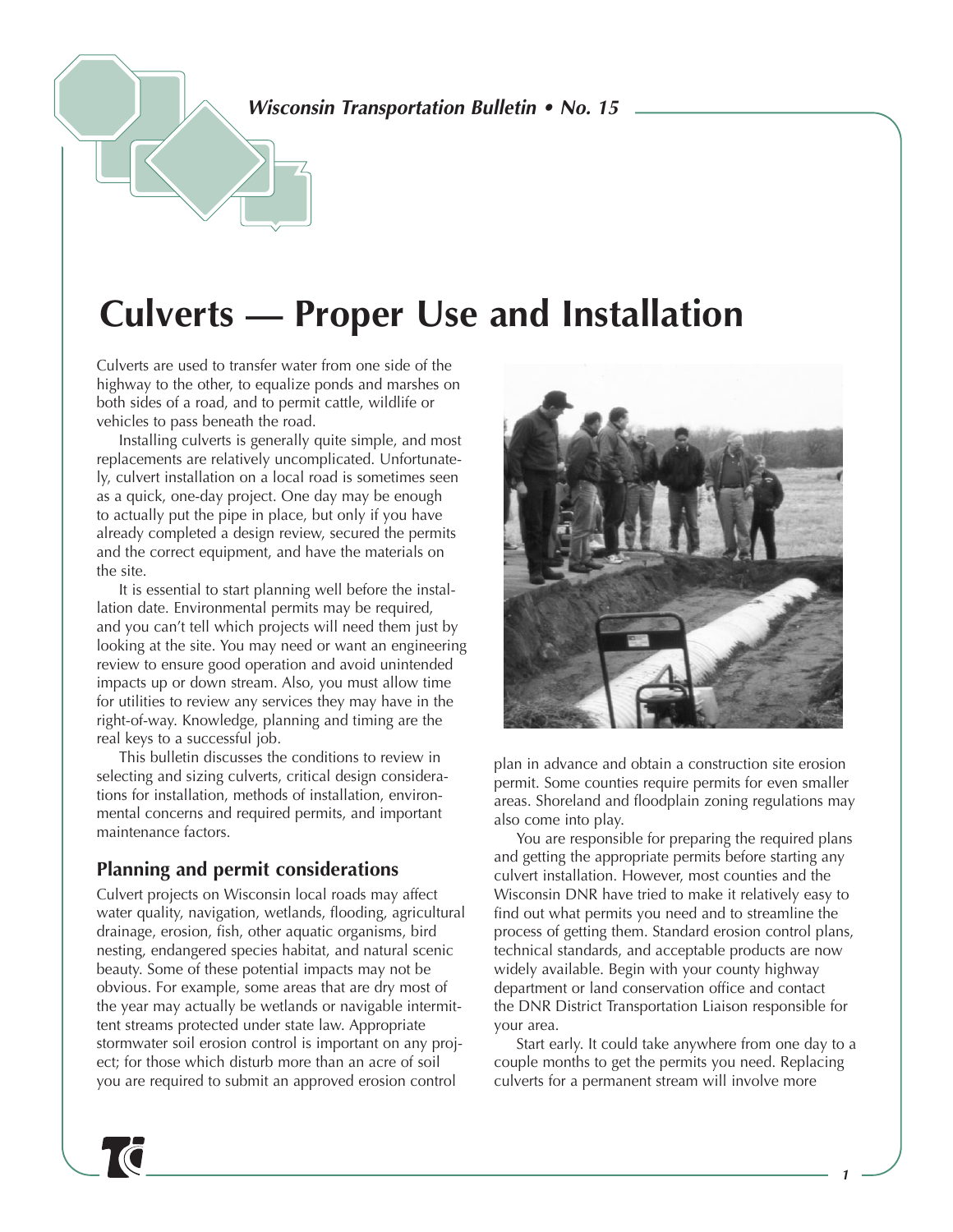concerns, such as culvert size and placement, fish passage, and flow control during installation, than a simple dry cross-drain. If a site inspection is needed, the DNR person may need some snow-free time to do it. Late fall, in November or December, is a good time to contact DNR about projects planned for the next construction season.

### **Selecting culvert type**

Although culverts are made from a variety of materials, the most common are concrete, reinforced concrete, and corrugated metal pipe (CMP). Metal culverts may be galvanized steel or aluminum and can be coated with asphalt, aluminum or polymer for corrosion resistance. Plastic pipe is available for smaller diameter culverts on lower volume roads (4500 ADT or less).

Selecting a culvert type involves reviewing several factors. Material and installation cost, special site characteristics, ease of installation, and the needs of fish and other aquatic organisms are the most significant. Local preference and environmental considerations often dictate which type is chosen.

Concrete and corrugated metal pipe prices are highly competitive. Where the situation allows its use, plastic pipe costs may be lower. Concrete pipe can have a price advantage due to lower shipping costs if you are within 50 to 75 miles of its manufacturing site. Concrete culvert is more labor intensive to install than corrugated metal pipe because its pipe sections are shorter. It also requires heavier equipment to manage its weight. To get the best price, design an installation for both types of culvert and solicit bids for both alternatives.

Other issues which affect pipe selection are corrosion and fish passage. Corrosion is a concern in areas with low pH (dark-stained water), or where drainage originates in bogs, swamps or barnyards. For these sites choose concrete, aluminum, plastic, or coated steel unless galvanized culvert has previously given acceptable service of at least 20 years. In most fish passage situations, corrugated metal culverts are preferred over smooth bottom culverts in shallow water conditions. The corrugated surface slows down water velocity, making it more fish friendly.

Pipe culverts also come in a variety of shapes such as circular, elliptical, and pipe arch. While circular is the most common, it may be necessary to use other shapes, or multiple smaller pipes, when roadway height is a constraint. Selection of culvert shape is based on water depth, roadway embankment height, hydraulic performance, and fish and wildlife concerns. One larger culvert is generally preferable. It is less likely to plug from ice, debris or beaver activity and better accommodates fish passage on streams. Where vertical clearance is shallow, you can use multiple pipes. Where the

culvert is carrying a stream, a single large pipe or one of the multiple pipes should be buried 6"-12" into the streambed and aligned with the stream channel as much as possible. This lets fish and other aquatic organisms pass through during periods of low flow.

Open-bottom culverts are preferred where fish and wildlife migration is a major concern. These preserve the natural creek substrate and do not disturb the streambed. Bottomless structures are 30% to 50% more expensive than a round or oval pipe. Common shapes include semicircular arch, elliptical arch, and concrete box culverts. These types of structures must be supported on footings, and creation of a bypass or similar arrangement during installation is required. On certain highvalue streams, bridges are the preferred option.



*This beveled or mitered culvert is set sufficiently low to minimize upstream channel impacts, will allow fish to pass because of good depth and low velocity, has adequate size to pass flood flows, and good erosion control (2:1 side slopes, riprap, vegetation).* 

# **Special site characteristics**

Use care in selecting a type of culvert pipe for a particular installation. Review both high and low water flow, soil conditions, and potential for stream fragmentation. Matching culvert width to bank full stream width will minimize channel erosion impacts. Because concrete pipe is relatively smooth compared to corrugated metal pipe, it has good hydraulic characteristics, permitting more water to flow through a given size than can pass through corrugated metal pipe of the same size. Concrete pipe also better resists corrosion from acids in marshy soils, although in extreme conditions it too can be affected. Plastic pipe with a smooth interior also has higher flow rates and resists corrosion. It is a good idea to test the soil pH at your site if you suspect there have been problems with corrosion.

Corrosion due to road salt can be a problem, particularly as pipe ages. The protective coating of steel pipe erodes permitting salt to damage the base metal, and the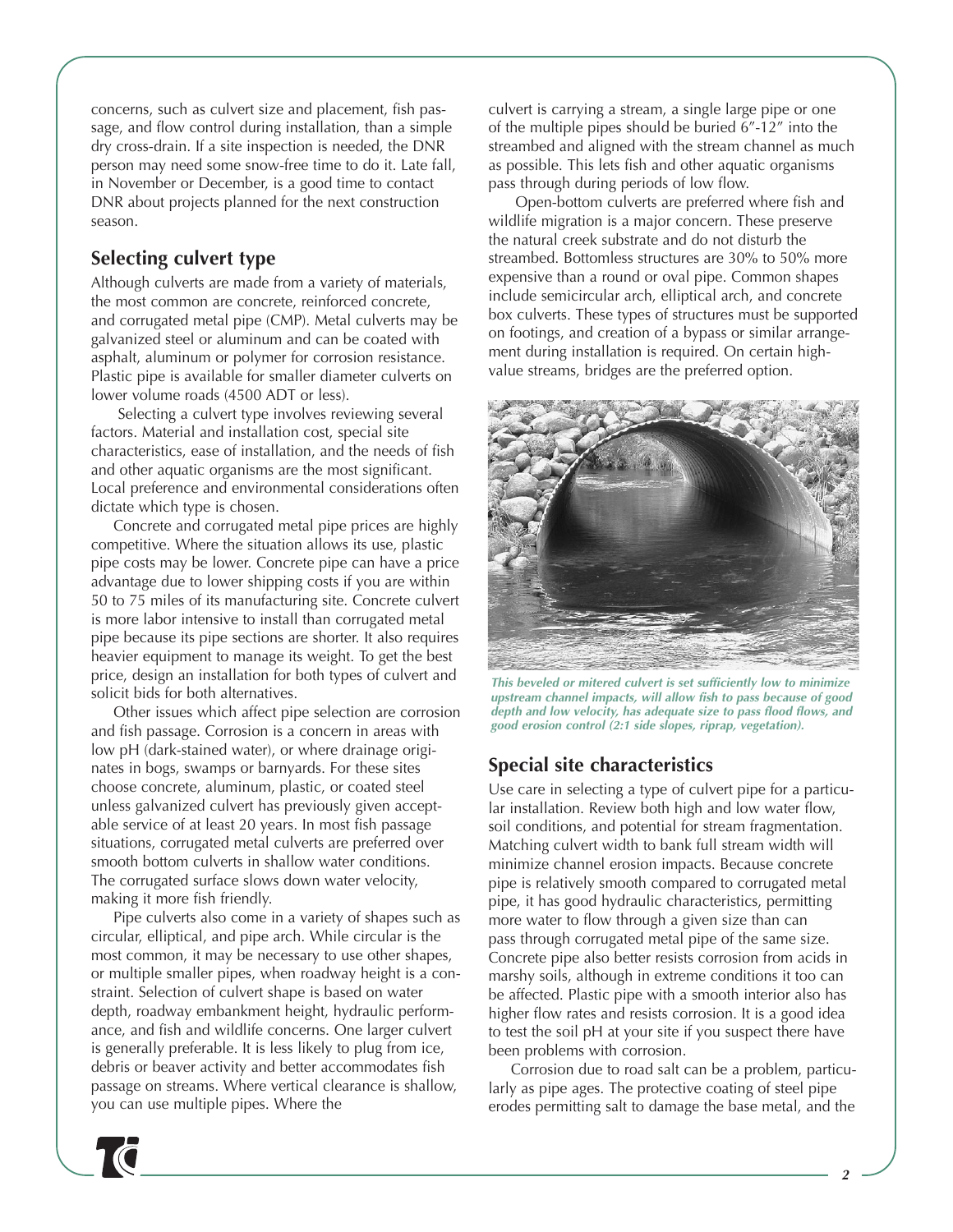concrete pipe spalls or develops cracks allowing salt to attack the reinforcing steel. However, in nearly all cases, the culvert pipe will outlast the road under which it is installed.

#### **Timing culvert installation**

A culvert installation plan should consider several timing issues: periods of high water flow, erosion control, stream impacts, and nesting season for migratory birds. Avoid high water seasons to minimize installation problems. To control erosion on disturbed soils at the installation site it is generally best to complete work before mid-September. This allows time for seed to germinate and stabilize the soils. Erosion matting can be used for later projects but adds expense.

Whenever a culvert will be installed on a stream or wetland, you must consult with the DNR Transportation Liaison and obtain a permit. The permit will give a time period for installation that minimizes impact on the fish and other aquatic organisms in that specific stream.

Swallows and other protected migratory birds sometimes nest in larger culverts, generally between May 15 and August 20. Inspect your culvert before May 15 for signs of bird nesting. If they are present, plan your project for before or after nesting season, or remove unoccupied nests and install barrier netting before May 15. Otherwise contact the U.S. Fish and Wildlife Service for a permit.

# **Design**

Properly *designed, installed,* and *maintained* culvert pipe will provide satisfactory performance for many years. However, inattention to any one of these conditions can result in failure.

The need to replace a culvert may result from a variety of factors:

- Inadequate pipe capacity
- Structural failure due to excessive soil loading
- Washout due to water overtopping the road
- End scouring from poor end treatment
- Improper jointing resulting in water piping along the outside of the pipe
- Erosion due to excessive water transport of sand and gravel
- Corrosion from acid or salt laden soils and water
- Improper end walls resulting in embankment failures
- Poor installation and/or bedding condition resulting in settling, joint separation, or structural failure of the pipe.

### **Selecting culvert diameter**

Culvert size selection on local roads is often done by rule of thumb or experience. This usually results in replacing the old culvert with a new one of the same size. The old culvert size may be adequate, but before you assume so, thoroughly examine its history during periods of high flow such as snow melt or occasional very heavy rainfalls, as well as during low flow for protection of fish and other aquatic organisms. Look at culvert or bridge sizes both upstream and downstream. Also consider whether there have been any recent land use changes or development, or some are likely in the near future, that may influence runoff or flooding.

Review any records to determine if there was flooding upstream of this culvert, or if water flowed over the road. Consider whether these conditions may be attributed to insufficient capacity of the current culvert. Some telltale evidence of past high flows are: grass and brush deposits on fences, high water marks on headwalls and utility poles, and soil erosion and deposits in areas away from the normal flow line or stream. Conversations with neighbors and "old timers" are also helpful.

Next, review downstream conditions. Look for signs of erosion or flooding that indicate problems with the existing culvert. If the immediate downstream culvert has served adequately, then the replacement culvert at your site probably does not have to be sized any larger.

**Before you decide to install a new culvert that is a larger diameter than the old one, beware that the greater flow may cause problems downstream.** Faster release of runoff upstream can cause flooding at downstream culverts if they are too small. This situation is often encountered when residential, commercial, institutional, or industrial development makes it necessary to replace existing culverts.



*Erosion, a sign of inadequate capacity, has undercut the end of this culvert pipe.*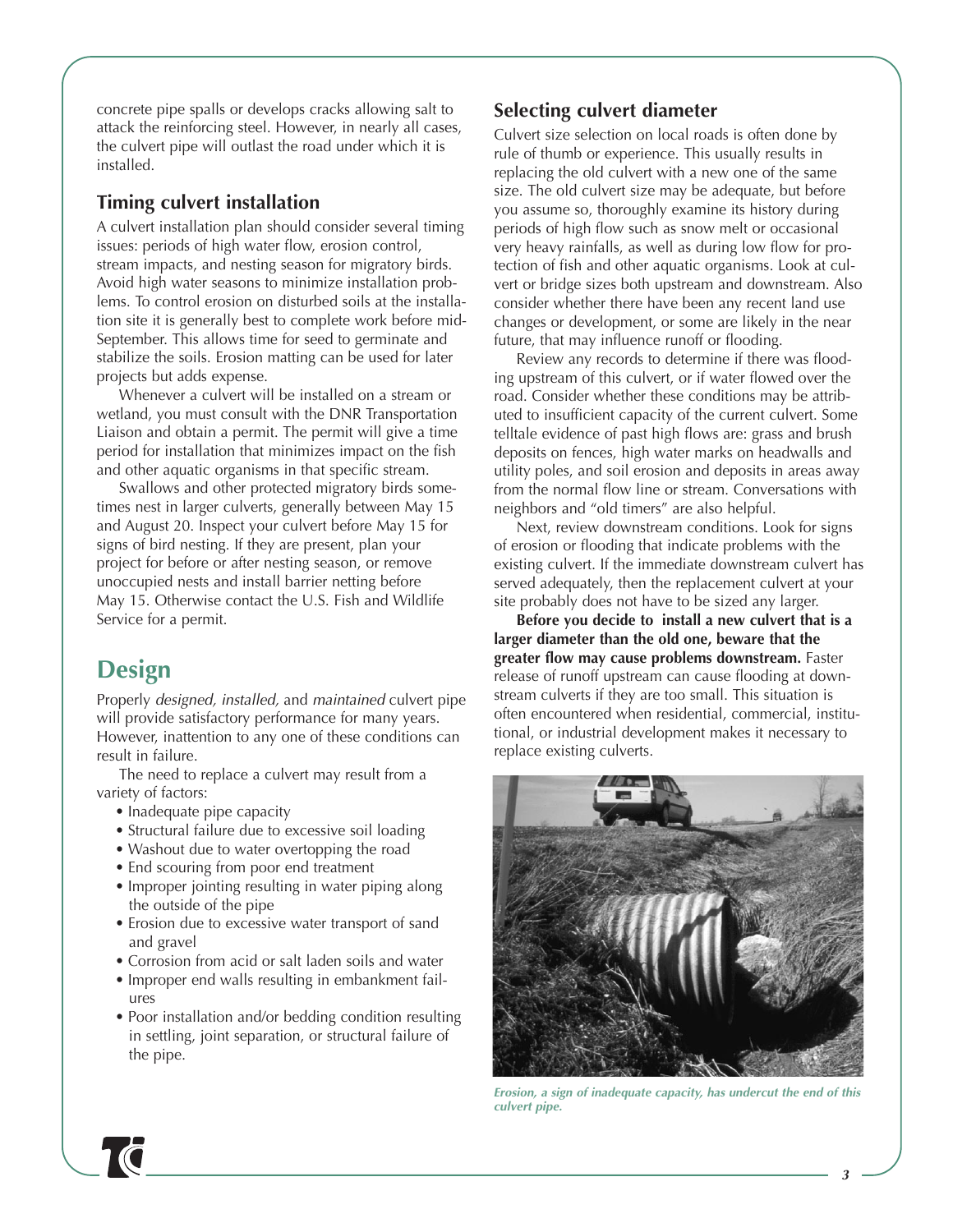If it is not clearly apparent from your review of the history what size culvert pipe to install, you should seek design assistance. Typical sources of assistance include engineering consultants, and county highway, land conservation or zoning staff.

Size and shape determine a culvert's capacity to handle water. To calculate the required capacity, determine both average flows and projected high flows. Consider local factors such as historical rainfall records, area and slope of the watershed draining to the culvert, and type of surface (grass, forest, paved) in the watershed.

The capacity of a culvert is directly related to the area of its opening. Circular openings are usually most efficient. Small increases in diameter can significantly increase culvert capacity. For example, a 30" culvert can handle 50% more water than a 24" culvert. A culvert that will be partially buried in a streambed will have less capacity because the effective diameter is smaller. The minimum recommended culvert diameter under public roadways is 24" except where limited by conditions such as available cover or trenching limitations (discussed below). Culverts with diameters smaller than 24" may have maintenance and cleaning problems.

On permanent streams, select a culvert diameter that matches the average width of the stream. Measure stream widths at the top of the banks to represent its size during normal high water or bank-full conditions. Special care is needed when installing larger culverts on streams with low seasonal flow. A 6" minimum water depth during low-flow dry periods is recommended.

Sometimes multiple culverts may be necessary. If so, be aware that debris is more likely to accumulate between culverts which can cause flooding and erosion. Often one culvert is set lower to maintain a minimum water depth during low flow periods.

The spacing between multiple culverts should be wide enough to allow good compaction. A rule of thumb for round culverts has the spacing at one-half the diameter, but 12" minimum and 36" maximum. Spacing

for a pipe arch should be one-third the span and 12" minimum and 36" maximum.

### **Length, grade and alignment**

Your design needs to specify the length of the culvert, the grade, and the alignment to the watercourse and the road. These elements are related since a culvert which is perpendicular to the road is shorter than a diagonal one.

**Length** Determining the culvert length may not be as simple as it sounds. Don't try to use a standard approach such as "if the road is 24 feet wide, we'll put in a 30 foot pipe!" Every road is different. To begin this process, you have to determine the height of the road shoulder above the stream bed or ditch bottom. Then you need to determine what the foreslope of the roadway will be after the pipe installation is finished. A slope that is 3:1 or flatter is desirable for vehicle safety. Certainly, a 2:1 foreslope is the steepest practical slope. On roads where traffic is heavier or faster moving side slopes should be flatter for safety when an errant vehicle runs off the road.

Once you have calculated the length of pipe needed to reach the toe (bottom) of the foreslope from the edge of shoulder on each side of the road, then add the width of the traveled roadway and shoulders to determine the overall length of the pipe (See Figure 1). As simple as this calculation sounds, it is too often neglected in the planning phase of pipe installation.

Another reason to extend the culvert well beyond the shoulder is simply for safety. If the end of a pipe does not extend out far enough from the road shoulder, the force of fast-flowing water will often cause the soil to erode away from the area near the end of the pipe. Erosion can cut into the shoulder and even into the traveled part of the roadway. This creates a dangerous condition and a serious liability if someone drives into the washed-out area and has an accident. At the very least, it creates a condition that requires frequent inspection and repair after each heavy rain.



*The length of culvert equals the length of slope on the left and right, plus the roadbed width.* 

*If the slope is 10 feet on each side and the roadbed width is 24 feet, the culvert length should be 44 feet:*

*10' + 24' + 10' = 44'*

*Figure 1: Take side slopes into account when calculating culvert length.*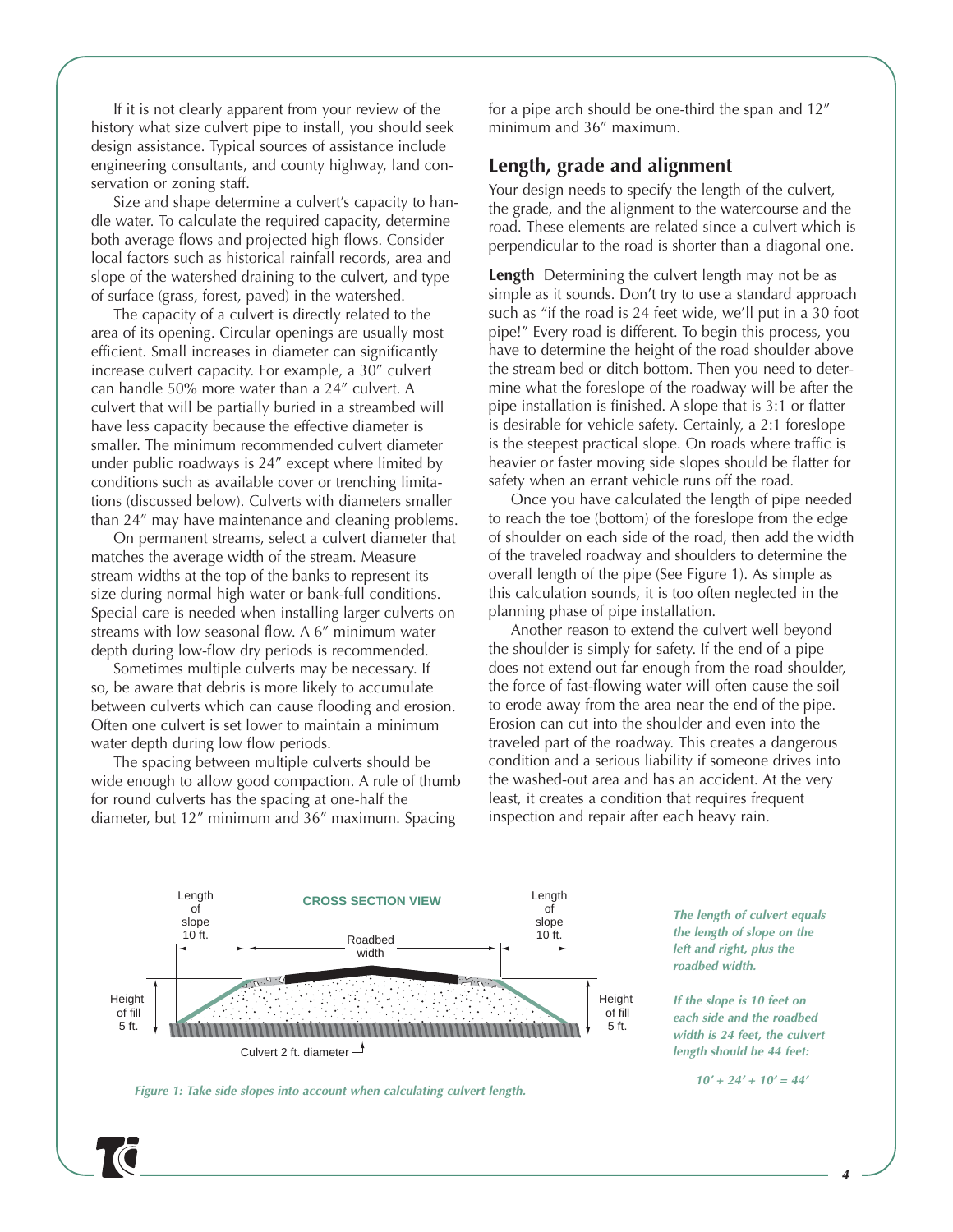**Grade** The design of the culvert must specify the grade of the pipe. The objective is to match the culvert grade to the flow line of the abutting ditches or stream. Setting the culvert at the wrong grade, or with one end too high or too low, can cause flooding, scouring and erosion.

Inspect the site carefully ahead of time, and use basic surveying techniques to determine what the elevation should be, then make sure the pipe is placed accordingly. Don't use the "eyeball" method of determining elevation! On many jobs, a hand level will be sufficient to take the measurements you need.

Begin by recording the existing elevation at the inlet and outlet of the pipe currently in place, or record the elevation of the ditch or stream bed on new installations. While a replacement pipe is generally placed at the same elevation as the original, there may be reasons to raise or lower the new pipe, such as fixing an erosion problem or improving conditions for fish passage. Generally you will match the existing grade on a dry run or intermittent stream. If the culvert is long, you may need a steeper grade to keep water moving through it.

On "normal" permanent flow streams, record the streambed elevations for at least 100' upstream and downstream from the culvert. Locate the deepest part of the streambed, then place the culvert 6"-12" below that depth and match the slope to that of the stream. This will allow a stream channel to form within the pipe with an acceptable water velocity for fish passage. Your DNR Transportation Liaison will advise you of any other concerns specific to the particular stream.

A "normal" streambed has a slope of 0.5% (a vertical drop of 6" in 100' of distance) or less, fine substrate materials (such as clay-sand), and a meandering pathway. Water in a stream with a minimal slope would appear calm with no surface ripples. Streams that do not meet these criteria will likely need an engineering analysis to determine correct culvert placement.

**Alignment** A common culvert problem is that water scours away stream banks and fill from around the pipe ends. One cause is turbulence created by water changing direction to enter a pipe, and changing direction again when leaving a pipe to return to its normal course.

Good culvert design will skew the pipe through the roadbed in order to align it more nearly to the upstream and downstream watercourse (Figure 2). This will increase the cost by requiring a longer culvert pipe, but will help ensure against future undercutting and end scouring. It will also avoid creating barriers to passage by fish and other aquatic organisms.



*Figure 2: Placing the culvert in line with the streambed helps reduce water turbulence at inlet and outlet.*

#### **End treatment**

How you treat the inlet and outlet of a culvert pipe is important. It must be designed to prevent improper flows which can result in flooding, excessive erosion, and scouring at the ends. It is common on small culverts to run the culvert out of the roadway. This is called a projecting pipe. While this is low cost, it is not as efficient in handling water, and the end can be a safety hazard.

An alternative is to have the supplier cut the culvert end to fit the slope of the ditch side. This is called a mitered end and results in better hydraulics. Mitered ends can handle up to 10% more water and are much less likely to be plugged by ice, debris, or beaver.



*LEFT Projecting pipe ends are a hazard. CENTER Mitered ends handle more water. RIGHT Flared ends improve flow.*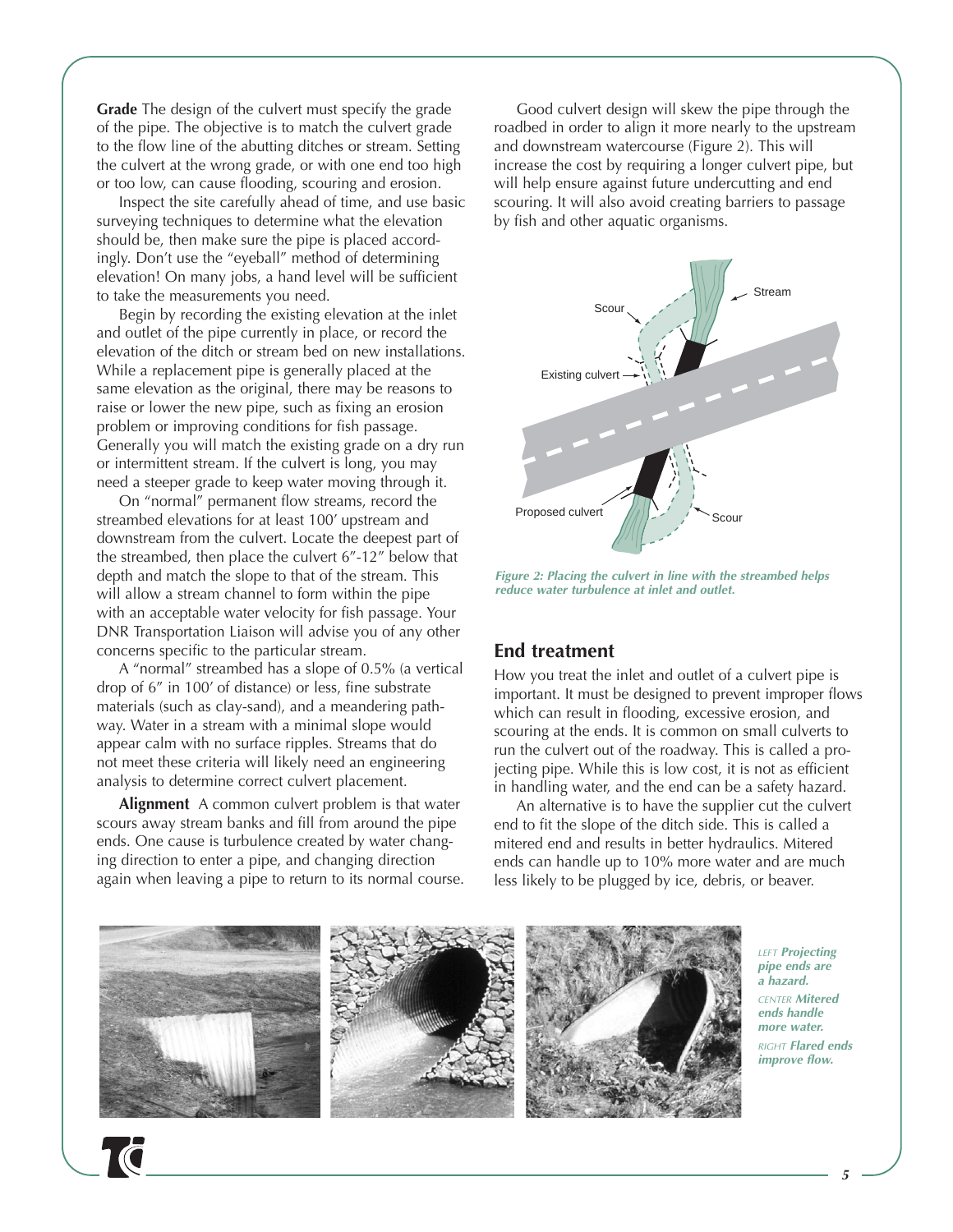Flared ends at the inlet to a culvert improve flow by guiding the water into the culvert, minimizing turbulence. Flared ends at the outlet of a culvert distribute the flow over a wider opening, reducing the discharge velocity which helps prevent scouring. This end treatment can be constructed in concrete or purchased from suppliers (apron end walls) for both concrete and corrugated metal pipe culverts. Make sure the water depth is adequate for fish passage.

End treatment of multiple culverts requires special attention. High flow conditions will tend to erode soil between culverts in multiple installations. Be sure to protect the ends with riprap or concrete end treatments.

One treatment for streambeds and banks is to use geotextiles overlain with riprap. The geotextile is placed on the ground and extended away from the culvert pipe at least 10'. This eliminates scouring in the immediate area of the pipe end. The riprap reduces the velocity.

When the culvert installation is completed, be sure to install marker posts. These locate the culvert for maintenance crews and warn motorists that it is there.

# **Installation**

A critical consideration in designing a culvert installation is whether the culvert is rigid or a flexible pipe. Concrete pipe is considered a rigid pipe; corrugated metal pipe (CMP) and plastic (HDPE) pipe are considered flexible. Understanding the characteristics of these two types of culverts and how they resist loads is important because they require different backfilling and bedding treatments.

It is also important to determine if the soil at the site will make an adequate foundation for the new pipe. Sometimes this is hard to determine before excavating. Have a good source of granular material readily available in case you have to undercut and remove poor soil.

Another key item in planning is to excavate a large enough area so that you can work along side of the new pipe and do proper compaction, whether by hand or with equipment. Installing culverts in dry conditions is less expensive, and it is easier to achieve good soil compaction. For dry run and intermittent flow streams, it is desirable to schedule culvert replacements for dry conditions. Permanent streams will require diversion or pumping. Maintain adequate downstream flow with at least 25% but preferably the entire flow volume.

Manufacturers have developed simplified tables and charts to help users select proper culvert strength. Figure 3 is a typical table for selecting corrugated steel pipe.

Installation is of prime importance when completing road construction, rehabilitation, or replacement. If culverts are installed early in construction and heavy equipment is allowed to cross over them, place a 3'

cushion over the top of the culvert to minimize live impact loading.

## **Installing flexible pipe**

Flexible pipe depends on its flexibility to accommodate the loads placed on top of it — both the live load (vehicles) and the dead load (soils and pavement). As loads are applied to the top, the pipe flexes, transferring the load to the soil beside it. However, you must limit the degree of flexibility to 5% to 7% to keep the pipe from excessive deformation and the joints from failing. The compacted soil under and on either side of the pipe is essential for supporting and reinforcing it, helping it to carry the load. Properly compacting the soil, especially under the haunches of the culvert (its lower curves), is the key to resisting excessive flexing.

> **Trench height and steel thickness for round corrugated steel pipe**

# **Diameter Gage for max. height of trench above pipe (feet) 15' 16-20' 21-25' 26-30' 31-35' 36-40' 18" 24" 18 gage = 0.052" 30" 36" 42" 48" 16 gage = 0.064" 54" 60" 14 gage = 0.079" 66" 72" 12 gage = 0.109" 78" 84" 90" 8 gage = 96" 10 gage = 0.138" 0.168"** Backfill around pipe must be compacted to a specified **(2 2⁄ 3" x 1⁄ 2" corrugation, H20 or E80 live load)**

AASHTO T-99 density of 90%.

*Source:* sewer manual for corrugated steel pipe, National Corrugated Steel Pipe Association.

*Figure 3. Culvert manufacturers and trade associations provide standard charts to assist in selecting the proper size culvert pipe. Major factors are corrugation size, backfill depth, pipe diameter, and metal thickness.*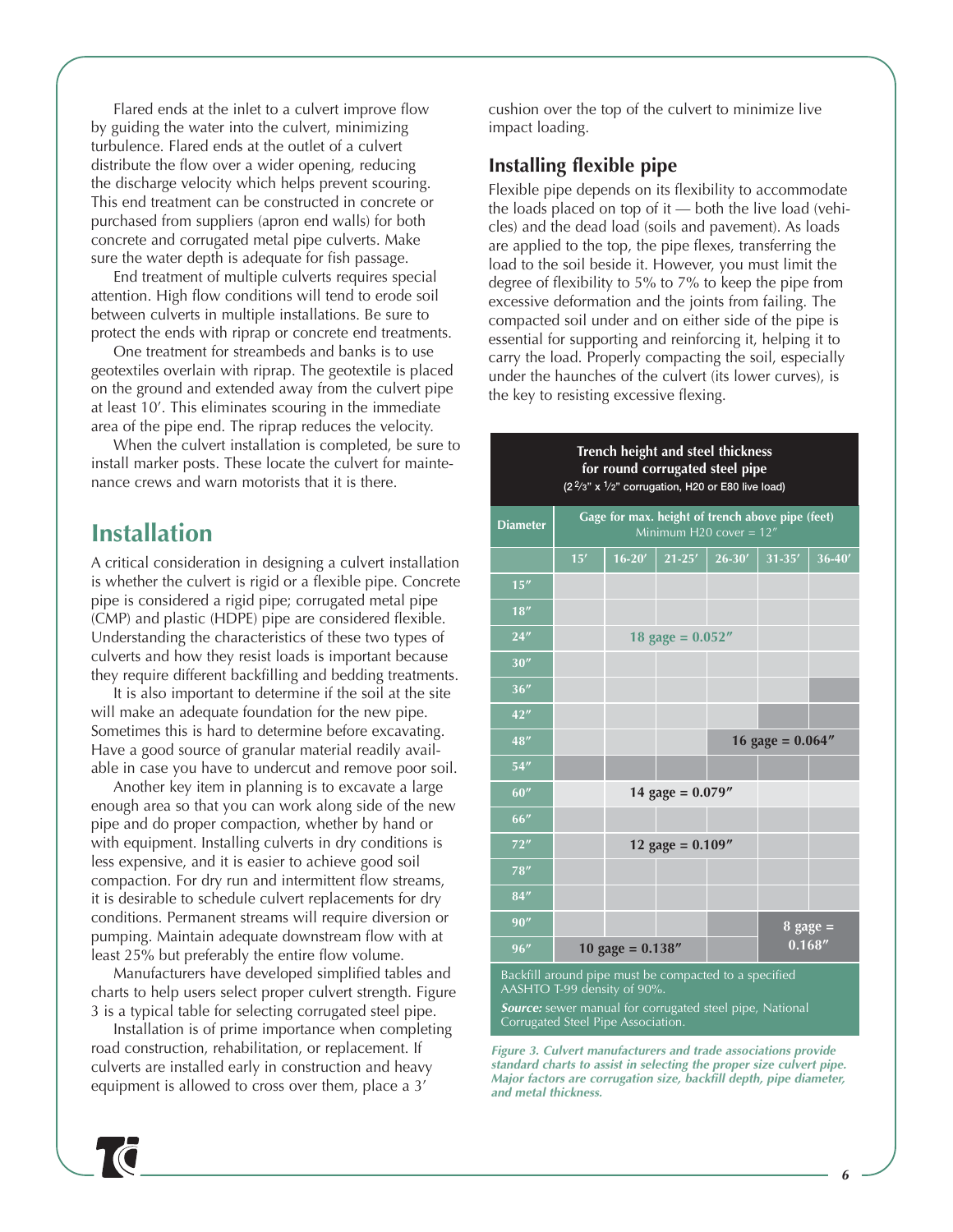The next step is to set the pipe and align it properly. If more than one section of steel pipe is used, make sure the connecting band is installed tightly and over the center of the joint. Never start backfilling until the pipe is in the correct position and its entire length is resting firmly on the foundation.

Never place corrugated metal pipe on piling or on a concrete bed. It should be installed on a compacted bed of good soil 4"-6" deep to provide uniform and adequate support. Concrete pipe can be installed on piling.

# **Installing rigid pipe**

In rigid pipe, the bedding is of extreme importance. Unlike the flexible pipe, the rigid pipe cannot flex and shed some of the load imposed on it from above. It is especially important to shape the soil or other material under the pipe to support its underside. It is also important to compact soil thoroughly under its haunches. As Figure 4 demonstrates, the pipe can withstand larger loads when the bedding has been improved.

Laying the concrete culvert in a bedding of concrete (Class A bedding) provides the strongest support. Up to 33' of fill averaging 130 pounds per cubic foot may be loaded over such an emplacement. The least strong bedding is a Class D in which the culvert is simply placed on the flat trench bottom with no special bedding preparation. Class D bedding permits less than 7' of the same weight fill.

If concrete pipe is used, make sure the joints are tight. It is becoming a standard practice to wrap each joint with a filtration fabric that will not allow fine soils to migrate into the pipe.







*Figure 5. Installing tamped fill beneath the haunches of any shape or type of pipe helps it withstand the soil and traffic loads.*

On large diameter installations, it is also wise to order pipe that can be tied together so that the sections do not separate.

Unlike flexible pipe, rigid pipe does not shed any of the load imposed on it by the prism of soil directly above it. With proper compaction methods and controlled trenching conditions, however, the prism directly above the pipe can be literally held up by adjacent soils, thus relieving some of this dead load.

# **Compaction**

The capacity of any culvert to carry loads depends on proper backfilling, especially in the area under the haunches (lower third). The soil surrounding the culvert provides critical support to it. For maximum strength, and to prevent wash outs and settling, the backfill must be properly placed and carefully compacted. Dry trench conditions make the process more efficient.

The National Corrugated Steel Pipe Association's culvert installation manual tells us: "Too much emphasis cannot be placed on the necessity of adequate compaction of backfill. Faulty compaction has led to more trouble with pipe installations, flexible and rigid, than all other factors combined!" There is no way to say it better.

There are two important things to consider in backfilling: use no more than 6" lifts at a time and compact it evenly and well, particularly under the haunch of the pipe. Backfill material should be free of rocks larger than 3" in diameter. The material must be dumped carefully and evenly along both sides of the pipe. Avoid dumping large quantities at once against or on top of the pipe. The material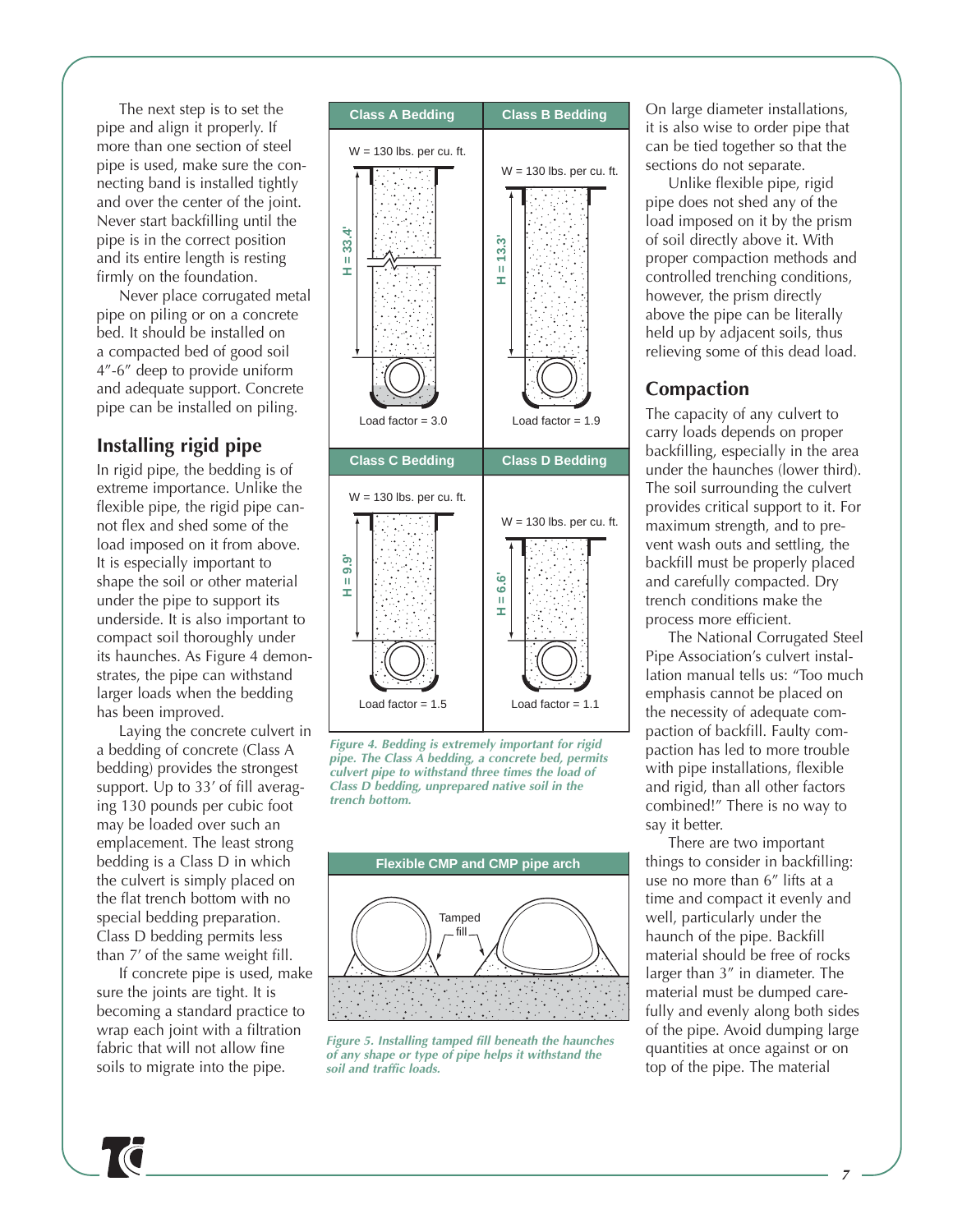should also have enough moisture to compact well, but not too much so as to become unstable. This can be difficult to achieve, but produces excellent results. Watch the weather closely during installation, particularly the chance of heavy rain.

Hand tamping is adequate and is often the best method to compact and seal the backfill against the lower half of the pipe. If you use mechanical compaction, work parallel to the pipe, not against it. If large equipment is used for compaction, don't over-compact so that the pipe begins to lift or is pushed laterally out of alignment. This is particularly important for flexible pipe arches. Continue filling in even lifts until the installation is finished. It is best to have at least 24" of fill over a pipe, even on low-volume rural roads.

The most common problem with backfilling operations is that the filling crew works too fast and the tamping crew never has a chance to adequately compact the first material before more is placed in the trench. To prevent this, instruct filling crews to wait until a layer is fully compacted before adding another layer. For more information on compaction and backfilling see *Compaction Improves Pavement Performance,* Wisconsin Transportation Bulletin No. 11.



*Adequate compaction is essential to culvert installation. Hand tamping is often best.*

### **Alternative installation methods — Jacking, boring and tunneling**

Jacking, boring and tunneling are other methods of culvert installation which are not commonly used. These untrenched construction methods are specialties, and most road agencies will hire private contractors. Many communities are turning to these methods as alternatives to street cuts, to avoid disrupting traffic and to eliminate settling of pavement patches. Supervising traffic engineers should keep track of local contractors' and utilities' abilities to do untrenched construction since it demands special skills.

Jacking is one of the most popular untrenched methods for installing pipes in rock-free, compressible soils. A casing or corrosion-resistant carrier must be used. A pilot shoe is installed on the pipe. Force is then applied to the other end of the pipe using steady thrust, hammering or vibrating. Care must be exercised as the casing may wander far from the desired line and grade, depending on the resistance of the soils.

Boring is a popular alternative, especially for street cuts. Line and grade are easy to control. Large pipes can be jacked through oversize bores which are carved progressively ahead of the pipe. The spoil is mucked back through the pipe. The auger shouldn't be more than one inch larger than the outside diameter of the following pipe. Good practice dictates using grout backfill.

Tunneling is also now being used as an alternative. This method uses a drill bit followed by the pipe culvert, eliminating the need for a casing.

#### **Erosion control**

Projects that disturb more than one acre of soil are required to have a soil erosion control plan and secure a Construction Site Erosion Permit, under state administrative code NR 216. Some counties may also require erosion control plans and permits, and may regulate even smaller disturbance sites.

Soil stabilization is important from the project's beginning, whether required or not, to avoid maintenance problems and protect streams. Complete your installation quickly, and especially avoid leaving soils exposed over the winter. Melting snow and heavy spring rains can easily erode unprotected soil. Installing appropriate erosion and sediment controls on disturbed soils before site work is finished can reduce long-term costs. Preventing erosion, by vegetating the site with seed and mulch, is often easier than trying to control moving soil.



*Control erosion during and after construction.*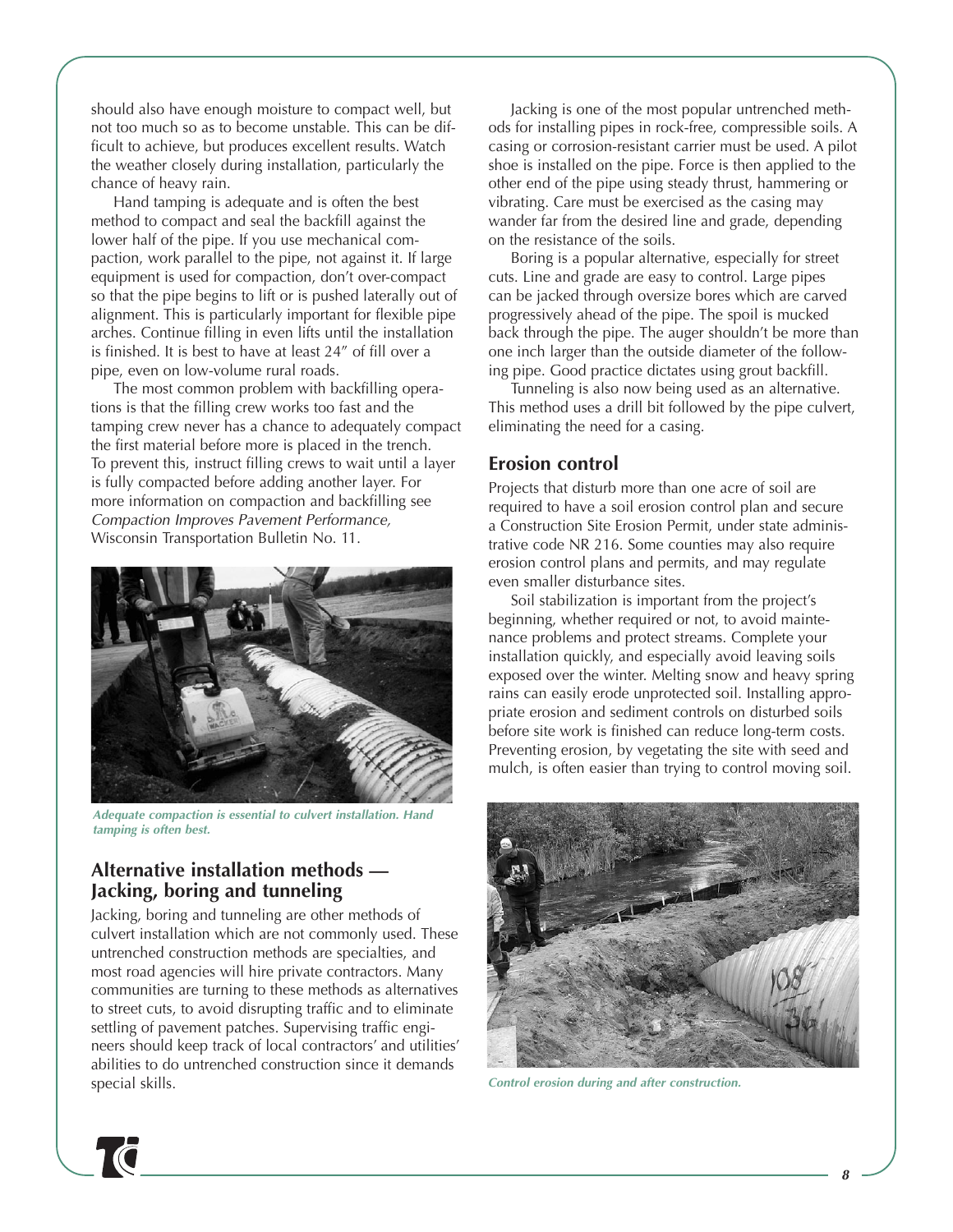

*Erosion mat and rock are two effective ways to control erosion.*

Erosion control practices for municipal transportation projects not administered by WisDOT are specified in Trans 207.09. Projects should be constructed in compliance with the *Standard Specifications for Road and Bridge Construction* (DOT 2003) and Wisconsin DNR *Storm Water Construction Technical Standards.* These standards specify the minimum requirements needed to plan, design, install, and maintain a wide array of conservation and erosion control practices. When buying erosion control products, use tested and approved items from the WisDOT Product Acceptability Lists (PAL).

# **Environmental considerations and permits**

Culvert projects on Wisconsin local roads may have significant environmental effects, some of which may not be obvious. That is why state law requires municipalities to notify Wisconsin DNR before they do any construction near lakes, wetlands, and navigable streams. A stream is considered navigable if "it has a discernible bed and banks and is capable of floating a recreational craft of the shallowest draft on an annual recurring basis." The District DNR Transportation Liaison (DNR TL) will help you determine whether a project site involves a navigable stream or wetland, and will advise you about other permits that may be needed. Your county zoning administrator can tell you whether the area is part of a mapped floodplain.

Contact the DNR TL well before the planned start of any culvert project. Late fall (November–December) is an optimum time to notify them about next year's culvert and road projects. Early contact can save time and expense and avoid potentially costly mistakes.

#### **Trans 207 approval process**

Trans 207 is a Wisconsin administrative rule that applies to all bridges, arches, and culverts constructed in or over navigable streams by counties, towns, cities and villages, where the construction is under the control of the municipality. The Departments of Transportation and Natural Resources jointly developed the rule in 1981. The basic effect of Trans 207 is to replace formal permit procedures with a less formal cooperative approach between the Department of Natural Resources and municipalities.

Under Trans 207, the county, town, village or city construction authority notifies DNR TL of the intended construction or reconstruction. This can be done by either submitting a conceptual plan for the proposed project, or by obtaining a "waiver" through early coordination with the DNR liaison, indicating the planned activities will have no adverse effect. In some situations early coordination will not resolve all difficulties and detailed conceptual plans will still be required. Also, some projects may impact wetlands, lakes or private property and may require permits under other sections of state law, such as Chapter 30, or may require review and approval by the U.S. Army Corps of Engineers. The DNR TL should be able to advise you about other required permits.

### **"Minor replacements" of culverts**

There is a simplified process for projects that are considered "minor replacements" under Trans 207. This is a simple replacement of an existing structure that meets ALL of the following conditions:

- An equivalent or larger-sized, manufactured structure at the same location.
- The existing structure has a cross-sectional area no greater than 50 square feet.
- The existing road grade line will not be raised in the area adjacent to the culvert so that overflow sections remain to permit flood waters to pass over the road.
- Water conveyance of the new structure will be at least as effective as the existing structure.
- The structure will be manufactured elsewhere; that is, concrete structures will not be poured on site.

For a minor replacement, submit a map with the site location, a description of the existing and proposed structures, and proposed changes in flow elevations. For all other projects, Trans 207.05(2) requires a more detailed conceptual plan. The following section lists the required elements. DNR can waive the requirement for a conceptual plan if early coordination clearly indicates that the activity will have no adverse effect.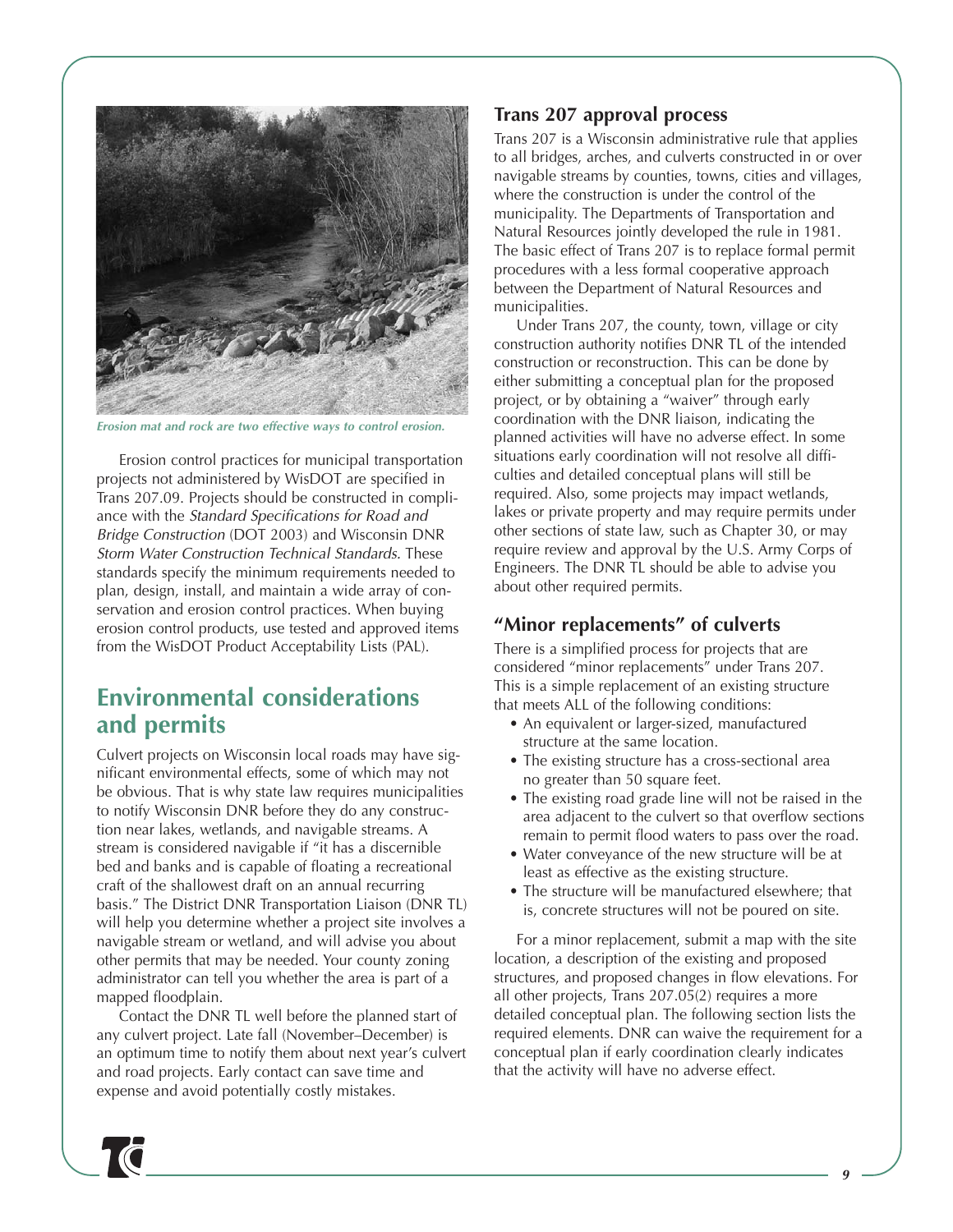### **New or larger culvert project requirements**

If the proposed structure is new, or will reduce existing navigational clearance, public notice is required.

New structures must conform with existing floodplain zoning ordinances.

If a river is used by boaters, a minimum of 5' of navigational clearance may be required.

Construction erosion and sedimentation must be adequately controlled. If the project disturbs more than one acre of land, then a Notice of Intent to obtain stormwater permit coverage will be needed. The DNR Transportation Liaison will help coordinate with appropriate DNR stormwater staff. Erosion control guidance is provided in the WisDOT's *Standard Specifications for Road and Bridge Construction* and the Wisconsin DNR *Storm Water Construction Technical Standards.* Plans for erosion control should be submitted to DNR before construction.

Additional activities such as stream relocations, wetland fills not directly associated with placing the structure, dredging beyond that necessary to place new structure elements, and disturbance not associated with a public roadway may require permits and are not automatically covered under the exemptions of Trans 207.

If the existing structure contains asbestos material, contact the DNR Air Management Specialist.

### **Other environmental responsibilities**

**Wetlands** Some stream bottoms qualify as wetland, if they have aquatic vegetation. Wetland impacts must be avoided or minimized.

**Fish and aquatic organisms** The culvert should be set so that the stream is not fragmented and fish and other aquatic organisms can migrate upstream and downstream during low-flow conditions. This requires that the inside bottom of the culvert be at least 6" (10%-20% of culvert diameter) below the final stream bed. In addition, the structure should be rocked on both the upstream and downstream margins, as well as the downstream face in the water. The desired end-result is that during high-flow conditions, the currents don't cause a large pool to develop downstream of the edge of the structure, which creates an impassable barrier to aquatic organisms during low flows in the fall.



*Figure 6. Set culvert at least 6", or 10%-20% of its diameter (whichever is greater), below the final stream bed so fish and other aquatic organisms can move up and down stream in low flow conditions.*

**Spawning periods** To avoid spawning periods, do in-stream work between June 15 and September 15 on warm water streams, and between April 15 and September 15 on coldwater/trout streams.However, to be safe, consult the DNR TL about your particular stream.

**Birds** Swallows or other migratory birds often nest on the existing structure. Destruction of swallows and other migratory birds, or their nests, is unlawful under the U.S. Migratory Bird Treaty Act, unless a permit is obtained from the U.S. Fish & Wildlife Service (USFWS). Therefore, the project should either use measures to prevent nesting (such as removing unoccupied nests during the non-nesting season and installing barrier netting before May 15), or should occur only between August 20 and May 15 (non-nesting season). If neither of these options is possible, then the USFWS must be contacted to apply for a depredation permit.

**Floodplain zoning** If the structure is in a mapped floodplain, the plans must comply with the provisions of the local community's floodplain zoning ordinance. "Appropriate legal arrangements" must be completed with affected landowners if the new culvert will cause the backwater to increase 0.01 foot or more. Contact the county zoning administrator for information on mapped floodplain locations.

**Endangered resources/critical habitat** These are handled on a case-by-case basis.

**Dewatering** If dewatering is required, the dirty water removed should be pumped into a stilling basin. Water must be clean before it is allowed to enter the stream.

**Waste piles/soil borrow areas** Must provide erosion control on these areas.

# **Maintenance**

Any drainage system is doomed to failure if it is not properly maintained. These failures can range from scoured stream banks or stream bottoms to such large failures as road washouts and damaged property adjacent to the stream. Large culverts should be inspected every two years. Maintenance should include periodic inspection to see that:

- The inside of the pipe is free from obstructions.
- Both the inlet and the outlet ends are free of debris and beaver dams.
- Embankment soils are free of erosion.
- The endwalls or riprap are in place, and undercutting has not washed away soil from below and around the culvert, creating a perched or elevated culvert end.

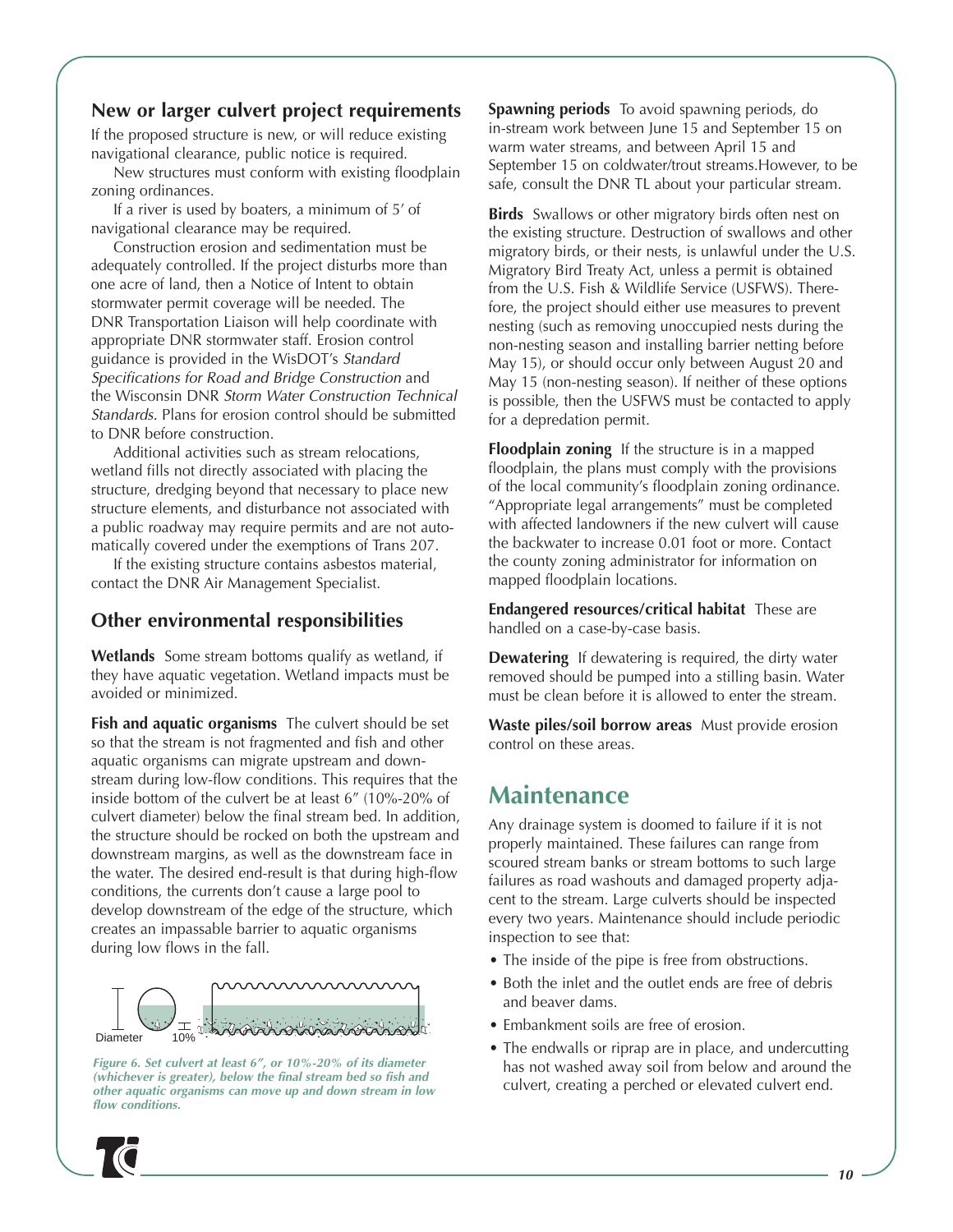

*Silt filling this culvert drastically cuts flow capacity. Cracks and settling in asphalt indicate a failing culvert.* 

- There is no misalignment or joint failure of the pipe.
- Culvert materials are not corroded or deteriorated.
- There are no pavement cracks or settling on the surface above the culvert.

Misalignment and joint failure can show up as soft spots in relatively shallow fills and as piping, or water movement outside the pipe, on the outside of the pipe's discharge end.

Remove large brush, weed growth, and any other materials from the upstream end of the culvert. This is to prevent their reducing flow by getting in and becoming lodged in or blocking the pipe. Repair ends and correct erosion problems.

Be prepared to contact DNR for appropriate permits should the cleanout project expand beyond the bounds of the culvert opening. Any stream dredging associated with cleaning a culvert may require permits from DNR under Chapter 30, *Wisconsin Statutes.* Contact your local DNR Transportation Liaison for a determination.

# **Summary**

Culvert installations are generally quite simple and straightforward. However, this fact tends to mislead. Even responsible designers may make quick installations without regard to the original design considerations that went into sizing and designing the pipe, or to recent changes that make the old design obsolete. These human failures can result in serious flooding problems, property damage, and road failures. Thus, it is important that all responsible parties understand the important considerations in designing, installing and maintaining a culvert pipe drainage system. Begin planning early — November-December for the following construction seasons — to ensure that you can coordinate with DNR and any utilities which have facilities along the road.



# **References**

**Compaction Improves Pavement Performance,** Wisconsin Transportation Bulletin No. 11, T.I.C.

**Concrete Pipe Design Manual,** American Concrete Pipe Association, 222 W. Las Colinas Blvd., Suite 641, Irving, TX 75039-5423. Phone (972) 506-7216 Available online at: [www.concrete-pipe.org/designmanual.htm.](http://www.concrete-pipe.org/designmanual.htm)

**Facilities Development Manual,** Chapter 10, Wisconsin Department of Transportation, Madison, WI.

**Fish Friendly Culverts: Proper design, installation, and maintenance can protect both roadways and fish,** UW-Extension. Contact John Haack, St. Croix Basin Natural Resources Educator, 715/635-7406, john.haack@ces.uwex.edu.

**Handbook of PVC Pipe Design and Construction,** 2001, Uni-Bell PVC Pipe Association, 2655 Villa Creek Drive, Suite 155, Dallas, Texas 75234[. www.uni-bell.org/pubs](http://www.uni-bell.org/pubs)

**Hydraulic Design of Highway Culverts,** HDS No. 5, [Federal Highway Administration. www.FHWA.DOT.gov/](http://www.FHWA.DOT.gov/bridge/hyd.htm) bridge/hyd.htm

**Installation Manual for Corrugated Steel Drainage Structures,** American Iron and Steel Institute, 13140 Coit Rd., Suite 320, LB 120, Dallas, TX 75240-6737. [www.ncspa.org/publications.htm](http://www.ncspa.org/publications.htm)

**Place Culverts Correctly the First Time, Special Bulletin** #43, South Dakota Local Transportation Assistance Program, South Dakota State University, Box 2220, Harding Hall, Brookings, SD 57007-0199. Phone: 605/688-4185, 800/422-0129.

**Product Acceptability Lists (PAL),** WisDOT. The PAL lists tested and approved erosion control products by name and manufacturer. Updated 3 times a year. Available at [www.dot.wisconsin.gov/business/engrserv/pal.htm](http://www.dot.wisconsin.gov/business/engrserv/pal.htm)